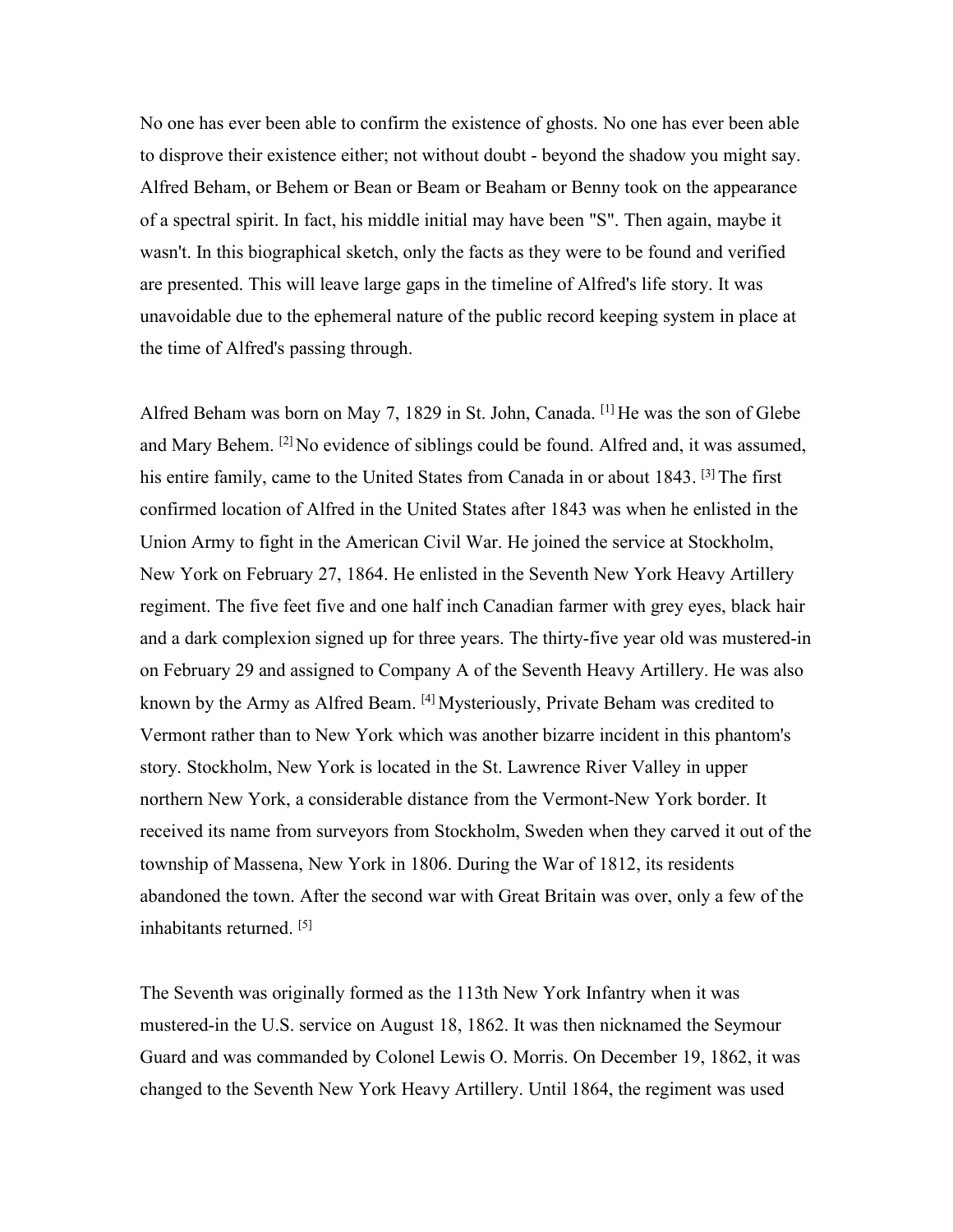primarily to garrison the numerous forts ringing Washington, D.C. including Battery Vermont. During this time, August, 1862 to May, 1864, two new companies were raised in New York and added to the Seventh's total strength. One was raised on August 6, 1863. The other, to which Alfred belonged, was raised on January 19, 1864. May 15, 1864 the Seventh was ordered to the front to serve as infantry, joining Grant's army at Spottsylvania on May 17 with 1, 763 muskets. There it was assigned to Barlow's division and, at one time - in September,1864, it was attached to the famous Irish Brigade. During its first one hundred days of service in the field, from Spottsylvania to Reams' Station, the Seventh lost 1, 254 in killed, wounded and missing. The casualties at Cold Harbor amounted to forty-five killed, two hundred fifty-nine wounded and one hundred fourteen missing - a total of four hundred eighteen casualties. Among other extraordinary losses incurred by the regiment were one hundred thirty-five killed, wounded and missing at Totopotomy, five hundred one in the assaults on Petersburg in June, and ninety-four at Reams' Station. It ranked third among the nine heavy artillery regiments which sustained the greatest loss in killed and mortally wounded in the war, having lost fourteen officers and two hundred seventy-seven men (total of two hundred ninety-one). Four officers and three hundred seventy-eight men died of diseases and other causes for a total of six hundred seventy-seven aggregate casualties. Two hundred sixteen of those died in Confederate prisons. <sup>[6]</sup> Original members of the Seventh who had signed up for three years were mustered-out of the service on June 26, 1865. Those recruits who had joined later, like Private Alfred Beham, had to wait until August 1, 1865 to be discharged at Federal Hill, Baltimore, Maryland. [7]

The next sighting of Alfred occurred after his term of service in the Seventh ended. Most soldiers, when discharged, went back to their home turf before the war and resumed their private lives as civilians. There was no reason to believe that Alfred was any different. Besides, he had more reason than most to quickly return to his home town and resume his former life. Alfred had a wife and at least three small children waiting for him to return home. The exact date of his marriage was never located. Since his first born child arrived in 1857, it must have been somewhere around 1855-1856. If Alfred's headstone in Mountain View Cemetery can be believed, his first wife's name was Angeline Carbano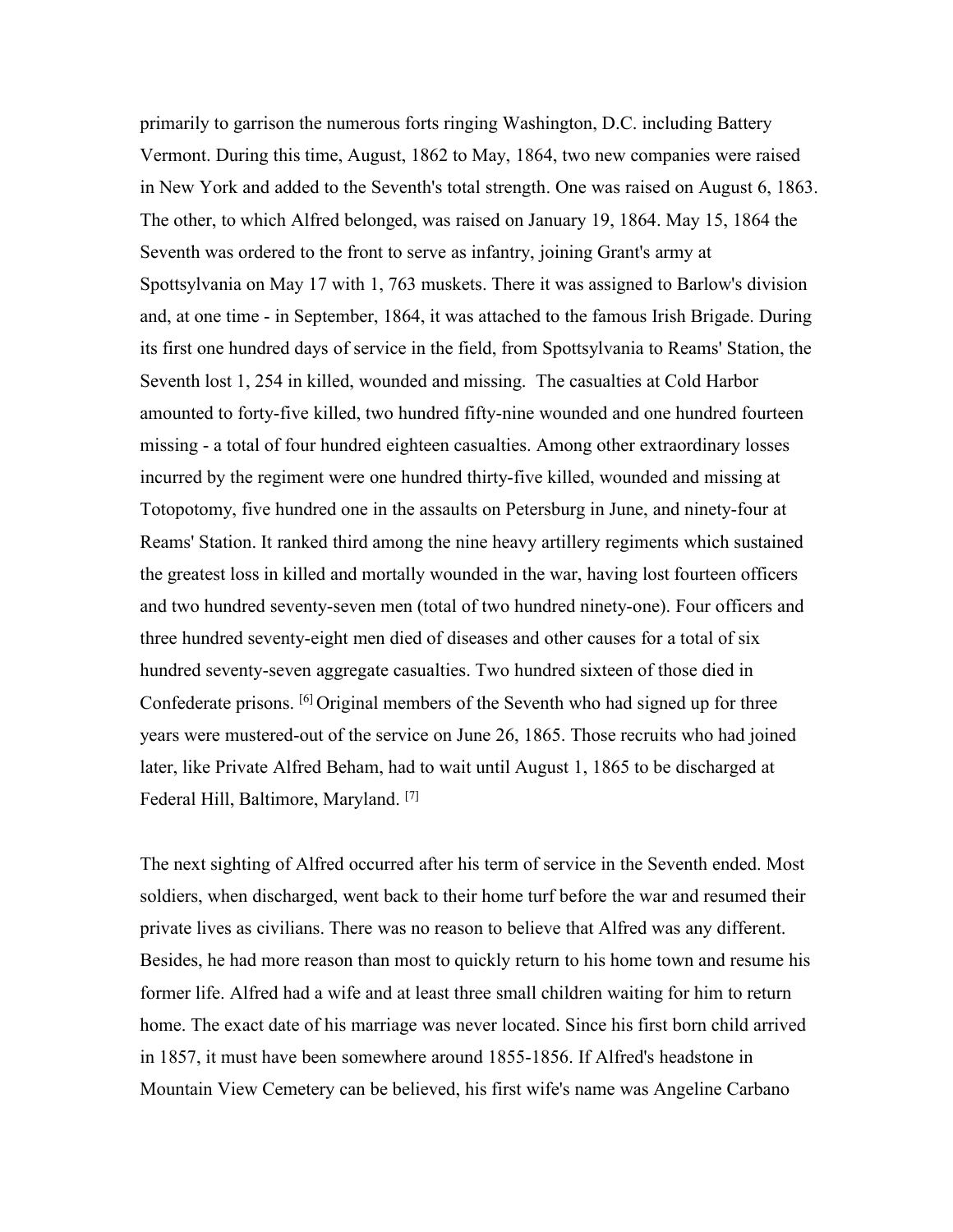(1835-1897) [8] Angeline (aka Ann) Carbano (Carbino, Carbineau) was the daughter of Frank and Janette Carbineau. She had been born December 22, 1835 in Massena, New York. [9] Since Massena and Stockholm are adjacent communities, it would be safe to say that was where Alfred first met her. Prior to his entering the service, Alfred had fathered three children: Frank Beam, 1857; Jennie Beam, 1860; and Malinda Beam, 1863. After his return from the war, he picked up right where he left off, having his fourth child, Joseph Beam in 1866. And, right on schedule, a fifth child, Emma Beam, was born in 1869. [10]

Based on similarities of first names, Alford and Angeline, and the names and ages of the children in the household, it was believed that the 1870 Federal Census for Alfred Benny was indeed Alfred Beham (or any one of the aliases others gave him). His age, forty-five, would be about right. His wife's name, Angeline, and her age matched Alfred's wife. By 1870, Alfred had five children, each one about three years apart in age. "Louisa" didn't resemble "Frank" much, but "Mary J." could have been "Jennie"; "Marinda" was very close to "Malinda"; Joseph was an exact match; and "Eluene" could have been a semiliterate scribe's version of "Emma". Finally, the order of birth for all the children was exactly the same and their ages also matched in every instance. It was a strong case for the two men, "Alford" and "Alfred" to be one and the same person. Strong, but not water tight. There was the issue of "Louisa". Even a sloppy and/or creative census taker would be challenged to get that name out of "Frank". But, considering some of the other unique spellings for peoples' names that I have seen, it was not outside the realm of possibility. So, if Benny was Beham, he was busy doing more than trying to survive by subsistence farming in Orwell, Vermont in 1870. Despite his operation being only valued at \$200, he kept adding to the size of his family at a predictable rate. [11]

By 1880, Alfred was still working on someone else's farm as a day laborer. He was fifty one and had added three more mouths to feed to the family: George Bean, nine; Fred Bean, six; and Albert Bean, two. His oldest was twenty-three and the youngest was just two. Albert may not have made much money in twenty-one years, but he sure had been productive in other ways. According to the Federal Census information, Alfred could not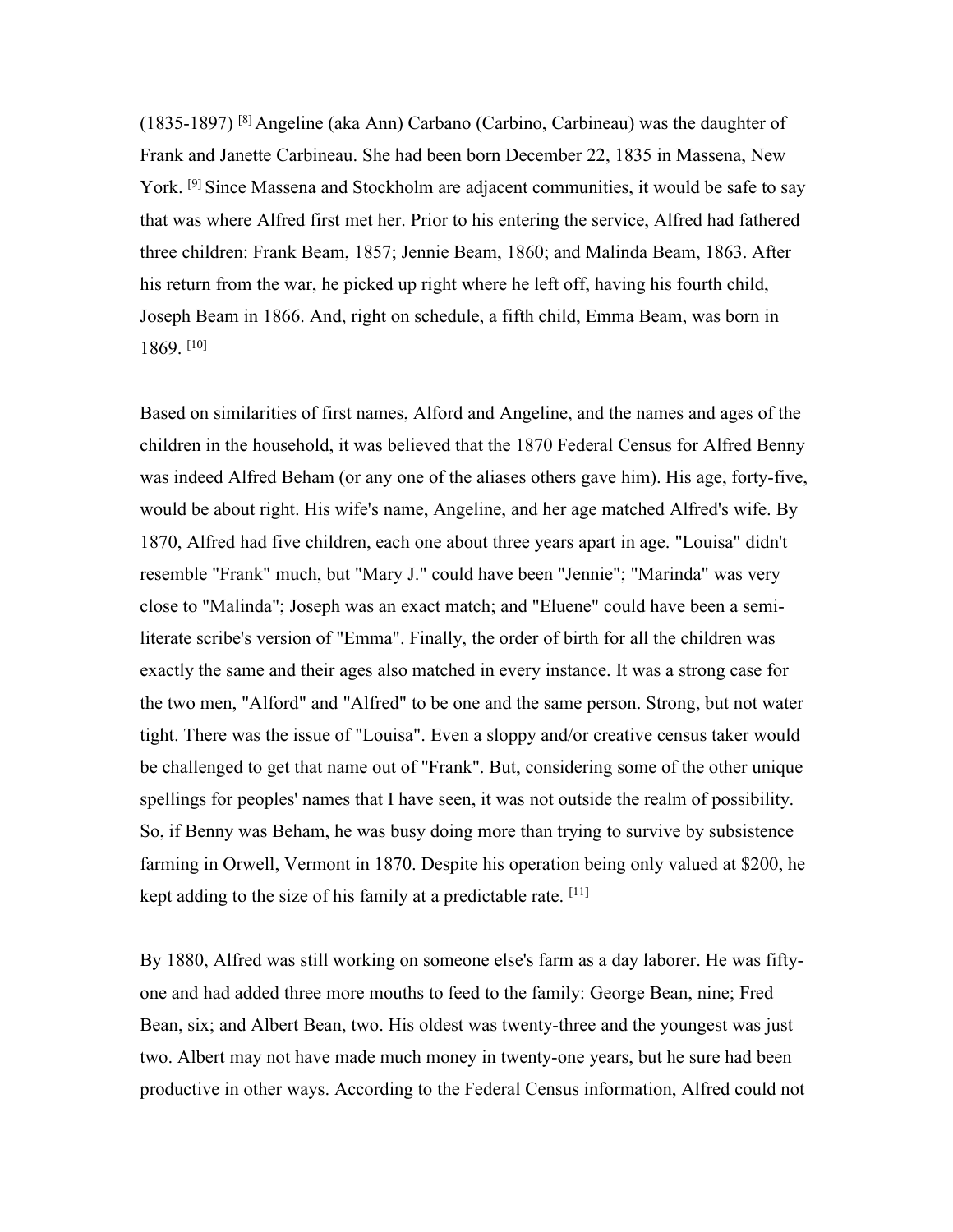read or write. His place of residence was listed as Brandon rather than Orwell and his last name had been changed to "Bean" from "Benny". <sup>[12]</sup> But he was still Alfred and his wife was still Ann (Angeline). With all those mouths to feed and only making hired man's wages working as a laborer on a farm, Alfred wisely applied for a government pension in 1883. [13]He must have been relieved to get a little extra income to help support his rather large family. Frank, who was twenty-three now, was working as a day laborer like his father and lived at home. Jennie, twenty, and Malinda, seventeen, also worked outside the home as servants. Even young Joseph, fourteen, had gone to work while living at home in order to help support the family. <sup>[14]</sup> They may not have been living high, but they all worked hard for each other.

As usual, there was no 1890 Federal Census information available on Alfred because of the 1890 vault fire that destroyed most of the documents. However, because he was a veteran, he did appear on the 1890 Veterans Schedules. It placed him in Orwell, Vermont. The return correctly verified that Alfred had enlisted in the "7th NY Hev. Art", Company A on February 27, 1864 and that he had been discharged August 1, 1865 after serving one year, five months and four days. He could not provide proof of his discharge because his papers had also burnt in a fire. [15]

At the commencement of a new century, seventy-one year old Alfred Beham (aka Alfred Becham) was calling Orwell, Vermont his home. A lot had happened before 1900 began. All of his children had grown and left the home. In 1900, it was just Alfred and his wife. But his first wife, Angeline (Ann) had died of chronic rheumatism at sixty-two on September 18, 1897 in Orwell. [16] Being pregnant almost constantly for twenty plus years may also have contributed to her demise. Alfred waited a respectable two years after her death to remarry. On September 9, 1899, the seventy year old widower married fifty-five year old Amy Miller from Leicester, Vermont. This was her second marriage too. Amy had been born in Bristol, Vermont about 1844. Her father was Wyman Norton and her mother was Polly West. Amy had had one child in her previous marriage. The couple were united in Orwell by the Reverend D. Daignault, a Catholic priest. [17] Alfred was still listed in the census as a laborer, but it was doubtful that at his advanced age, he was still